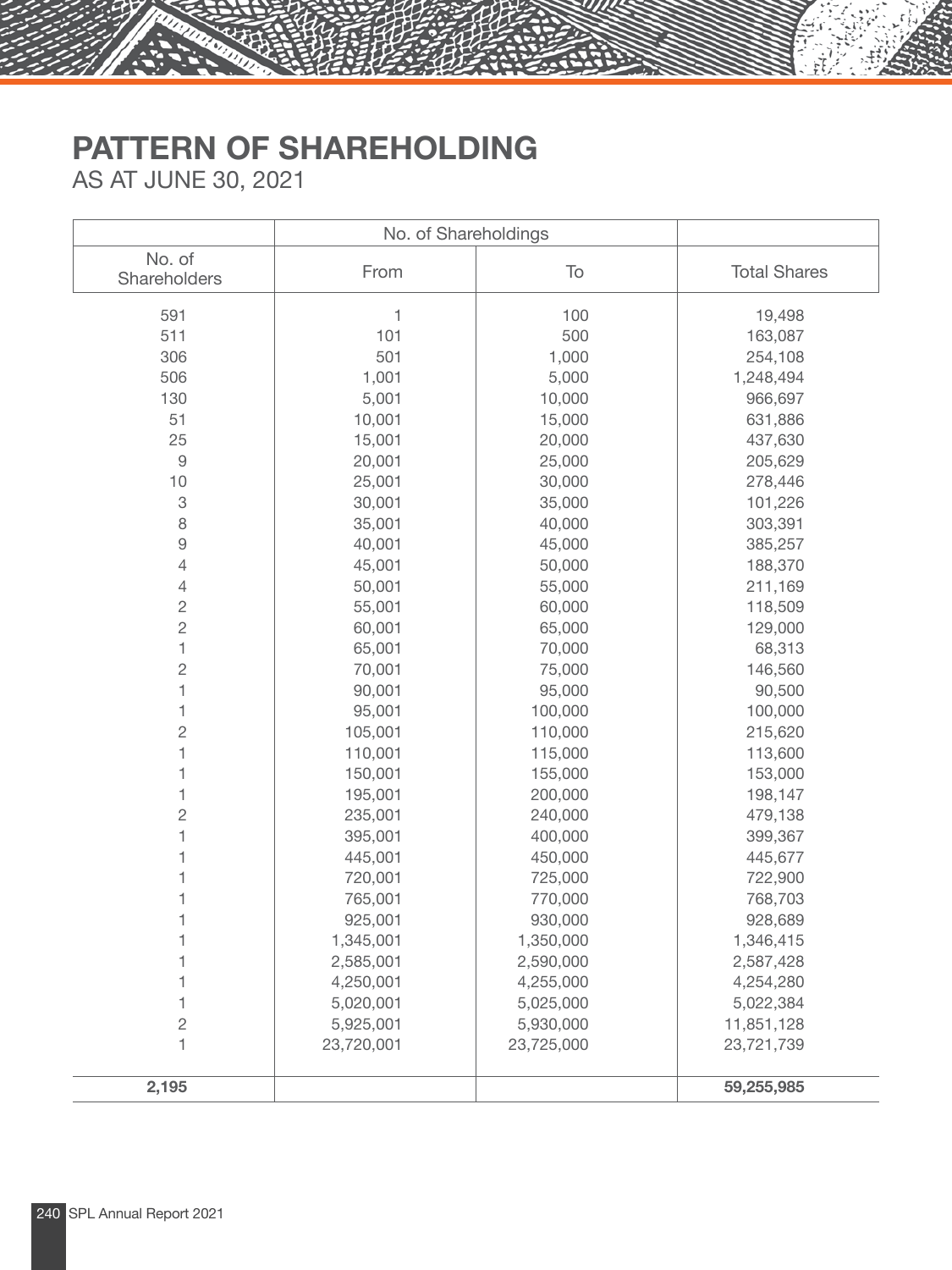| <b>Categories of Shareholders</b>                           | <b>Number</b>             | <b>Shares Held</b> | Percentage               |
|-------------------------------------------------------------|---------------------------|--------------------|--------------------------|
| i. Directors, Chief Executive Officer and their             |                           |                    |                          |
| Spouse(s) and minor children                                | $\overline{2}$            | 15,600             | 0.03                     |
| MR. JAMAL NASIM                                             | 1                         | 15,000             | 0.03                     |
| MRS. UZMA AIJAZ                                             | $\mathbf{1}$              | 600                | 0.00                     |
|                                                             |                           |                    |                          |
| ii. Executives                                              |                           |                    |                          |
| iii. Associated Companies, Undertakings and Related Parties | $\ensuremath{\mathsf{3}}$ | 35,572,867         | 60.03                    |
| SUMER HOLDING A.S.                                          | 1                         | 5,925,564          | 10.00                    |
| INDUSTRIAL DEVELOPMENT & RENOVATION ORGANIZATION OF IRAN    | $\mathbf{1}$              | 5,925,564          | 10.00                    |
| PAKISTAN SECURITY PRINTING CORPORATION (PVT.) LIMITED       | 1                         | 23,721,739         | 40.03                    |
| iv. NIT and ICP                                             |                           |                    |                          |
|                                                             |                           |                    |                          |
| v. Banks, Development Financial Institutions, Non-Banking   |                           |                    |                          |
| <b>Financial Institutions</b>                               | 9                         | 5,639,437          | 9.52                     |
| <b>HABIB BANK LIMITED</b>                                   | $\overline{2}$            | 130                | 0.00                     |
| UNITED BANK LIMITED                                         | 1                         | 318                | 0.00                     |
| MERCANTILE COOPERATIVE FINANCE                              |                           | 35,231             | 0.06                     |
| INNOVATIVE INVESTMENT BANK LIMITED (UNDER LIQUIDATION)      | 1                         | 1,428              | 0.00                     |
| THE PUNJAB PROVINCIAL COOPERATIVE BANK                      | 1                         | 4,254,280          | 7.18                     |
| NATIONAL BANK OF PAKISTAN                                   | $\overline{c}$            | 1,347,897          | 2.27                     |
| MCB BANK LIMITED - TREASURY                                 | 1                         | 153                | 0.00                     |
| vi. Insurance Companies                                     | 4                         | 5,952,045          | 10.04                    |
| STATE LIFE INSURANCE CORPORATION OF PAKISTAN                | $\mathbf{2}$              | 5,022,607          | 8.48                     |
| E F U GENERAL INSURANCE LIMITED                             | $\mathbf{1}$              | 749                | 0.00                     |
| PAKISTAN REINSURANCE COMPANY LIMITED                        | 1                         | 928,689            | 1.57                     |
|                                                             |                           |                    |                          |
| vii. Mutual Funds                                           | 12                        | 2,875,728          | 4.85                     |
| CDC - TRUSTEE MEEZAN BALANCED FUND                          | $\mathbf{1}$              | 25,000             | 0.04                     |
| CDC - TRUSTEE AL MEEZAN MUTUAL FUND                         | $\mathbf{1}$              | 46,800             | 0.08                     |
| CDC - TRUSTEE MEEZAN ISLAMIC FUND                           | $\mathbf{1}$              | 41,000             | 0.07                     |
| CDC - TRUSTEE MEEZAN TAHAFFUZ PENSION FUND                  |                           |                    |                          |
| - EQUITY SUB FUND                                           | 1                         | 51,900             | 0.09                     |
| CDC - TRUSTEE APIF - EQUITY SUB FUND                        | 1                         | 10,300             | 0.02                     |
| CDC - TRUSTEE FIRST HABIB STOCK FUND                        | 1                         | 5,000              | 0.01                     |
| CDC-TRUSTEE FIRST HABIB ISLAMIC STOCK FUND                  |                           | 4,000              | 0.01                     |
| MCBFSL - TRUSTEE ABL ISLAMIC STOCK FUND                     |                           | 300                | 0.00                     |
| CDC - TRUSTEE NATIONAL INVESTMENT (UNIT) TRUST              |                           | 2,587,428          | 4.37                     |
| CDC - TRUSTEE MEEZAN ASSET ALLOCATION FUND                  |                           | 90,500             | 0.15                     |
| CDC TRUSTEE - MEEZAN DEDICATED EQUITY FUND                  | 1                         | 10,000             | 0.02                     |
| CDC - TRUSTEE FIRST HABIB ASSET ALLOCATION FUND             |                           | 3,500              | 0.01                     |
|                                                             |                           |                    |                          |
| viii. General Public                                        | 2,121<br>2121             | 6,335,887          | 10.69                    |
| a. Local                                                    |                           | 6,335,887          | 10.69                    |
| b. Foreign                                                  |                           |                    | $\overline{\phantom{a}}$ |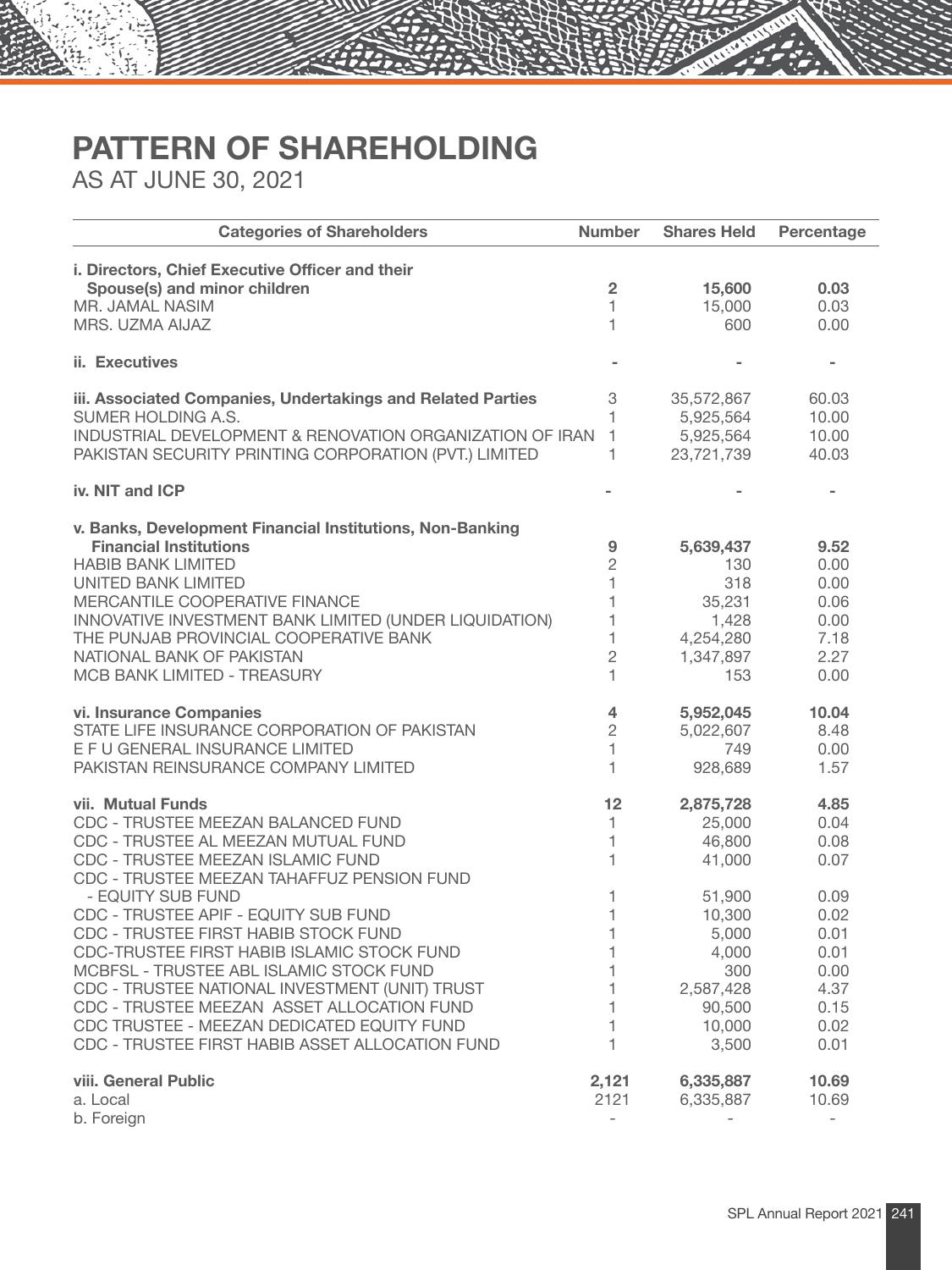| <b>Categories of Shareholders</b>                           | <b>Number</b>                | <b>Shares Held</b> | Percentage |
|-------------------------------------------------------------|------------------------------|--------------------|------------|
| ix. Others                                                  | 44                           | 2,864,421          | 4.83       |
| AZEEM SERVICES (PVT.) LTD.                                  | $\mathbf{1}$                 | 1                  | 0.00       |
| N. H. SECURITIES (PVT.) LIMITED                             |                              | 26                 | 0.00       |
| NON-CDC UN-PAID 5% TAX SHAREHOLDERS                         | $\mathbf{1}$<br>$\mathbf{1}$ | 8,477              | 0.01       |
| CDC PLAINTIF (PAID & UN-PAID) 5% TAX SHAREHOLDERS           | $\mathbf{1}$                 | 2,232              | 0.00       |
| EFG HERMES OMAN LLC                                         | $\mathbf{1}$                 | 722,900            | 1.22       |
| ARABIAN SEA ENTERPRISES LIMITED                             | $\mathbf{1}$                 | 40,000             | 0.07       |
| <b>TRUST SECURITIES &amp; BROKERAGE LIMITED</b>             | $\mathbf{1}$                 | 20,000             | 0.03       |
| PRUDENTIAL SECURITIES LIMITED                               | $\mathbf{1}$                 | 53                 | 0.00       |
| Y.S. SECURITIES & SERVICES (PVT) LTD.                       | $\mathbf{1}$                 | 102                | 0.00       |
| MILLWALA SONS (PRIVATE) LIMITED                             | $\overline{1}$               | 64                 | 0.00       |
| MOHAMAD AMIN BROS (PVT) LIMITED                             | $\mathbf{1}$                 | 5,000              | 0.01       |
| TRUSTEES AL-BADER WELFARE TRUST                             | $\mathbf{1}$                 | 58,809             | 0.10       |
| DAWOOD FOUNDATION                                           | $\mathbf{1}$                 | 239,597            | 0.40       |
| TECHNOLOGY LINKS (PVT.) LIMITED                             | 1                            | 6,683              | 0.01       |
| DEPUTY ADMINISTRATOR ABANDONED PROPERTIES ORGANIZATION      | $\mathbf{1}$                 | 399,367            | 0.67       |
| TRUSTEE NATIONAL BANK OF PAKISTAN EMPLOYEES PENSION FUND    | 1                            | 239,541            | 0.40       |
| TRUSTEE NATIONAL BANK OF PAKISTAN EMP BENEVOLENT FUND TRUST | 1                            | 8,404              | 0.01       |
| <b>GLOBE MANAGEMENTS (PRIVATE) LIMITED</b>                  | 1                            | 7,000              | 0.01       |
| AL-RAHIM TRADING COMPANY (PRIVATE) LIMITED                  | 1                            | 1,000              | 0.00       |
| FIKREE DEVELOPMENTS CORPORATION (PRIVATE) LIMITED           | $\mathbf 1$                  | 5,578              | 0.01       |
| S.H. BUKHARI SECURITIES (PVT) LIMITED                       | $\overline{1}$               | 921                | 0.00       |
| CRESCENT COTTON MILLS LTD                                   | $\mathbf{1}$                 | 522                | 0.00       |
| TRUSTEES D.G.KHAN CEMENT CO.LTD.EMP. P.F                    | $\mathbf{1}$                 | 108,620            | 0.18       |
| H M INVESTMENTS (PVT) LIMITED                               | $\mathbf{1}$                 | 393                | 0.00       |
| NH SECURITIES (PVT) LIMITED.                                | $\mathbf{1}$                 | 3,704              | 0.01       |
| SHAMALIK BROTHERS (PVT) LTD                                 | $\mathbf{1}$                 | 1,000              | 0.00       |
| MAPLE LEAF CAPITAL LIMITED                                  | $\overline{1}$               | 1.                 | 0.00       |
| MEMON SECURITIES (PVT.) LIMITED                             | $\mathbf{1}$                 | 10,000             | 0.02       |
| ZILLION CAPITAL SECURITIES (PVT) LTD.                       | $\mathbf{1}$                 | 1,000              | 0.00       |
| MULTILINE SECURITIES LIMITED                                | $\mathbf{1}$                 | 14,210             | 0.02       |
| FEDERAL BOARD OF REVENUE                                    | $\mathbf{1}$                 | 46,468             | 0.08       |
| NCC - PRE SETTLEMENT DELIVERY ACCOUNT                       | $\mathbf{1}$                 | 500                | 0.00       |
| <b>CLIKTRADE LIMITED</b>                                    | $\mathbf{1}$                 | 1                  | 0.00       |
| BRR FINANCIAL SERVICES (PVT.) LIMITED                       | 1                            | 6,500              | 0.01       |
| NATIONAL INVESTMENT TRUST LIMITED - ADMINISTRATION FUND     | $\mathbf 1$                  | 768,703            | 1.30       |
| ISPI Corporation (Private) Limited                          | $\overline{1}$               | 15,100             | 0.03       |
| ENGRO CORPORATION LIMITED PROVIDENT FUND                    | 1                            | 35,200             | 0.06       |
| Pearl Capital Management (Private) Limited                  |                              | 9                  | 0.00       |
| FIKREES (PRIVATE) LIMITED                                   | 1                            | 1,037              | 0.00       |
| AYUB CHAUDHRY INVESTMENTS (PVT) LTD.                        | 1                            | 3,998              | 0.01       |
| R.T. SECURITIES (PVT) LIMITED                               | 1                            | 1,400              | 0.00       |
| CDC - TRUSTEE PAKISTAN PENSION FUND - EQUITY SUB FUND       | 1                            | 4,600              | 0.01       |
| MRA SECURITIES LIMITED - MF                                 | 1                            | 10,700             | 0.02       |
| MOHAMMAD MUNIR MOHAMMAD AHMED KHANANI                       |                              |                    |            |
| SECURITIES LTD. - MF                                        | 1                            | 65,000             | 0.11       |
| Total                                                       | 2,195                        | 59,255,985         | 100.00     |